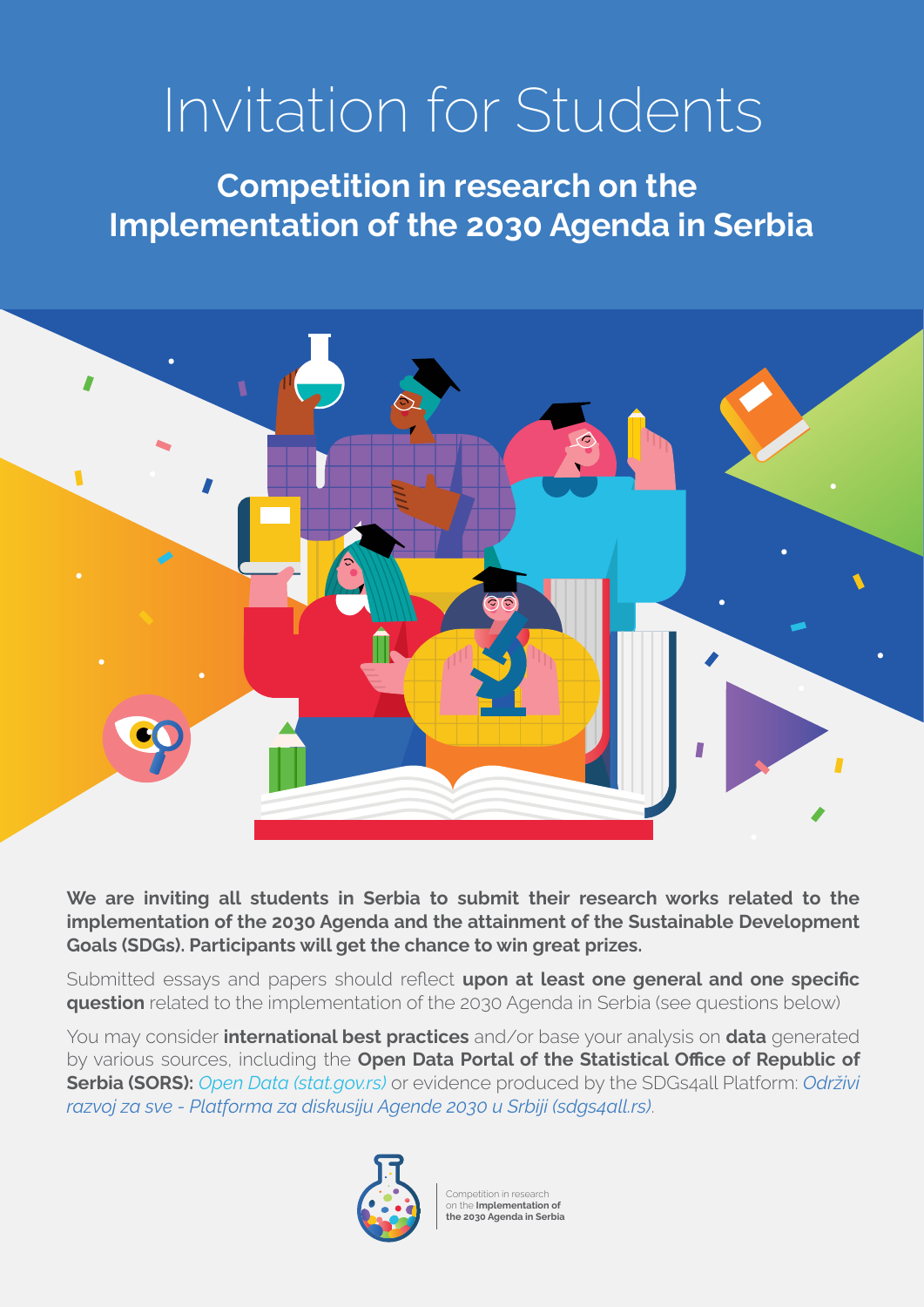## **GENERAL QUESTIONS**

- **1** What are the main potentials and challenges with respect to the implementation of the EU Accession Process, the 2030 Agenda and/or the European Green Deal in Serbia?
- **2** What are the main trade-offs and synergies between various international development agendas and what are the implications for policy making in Serbia?
- **3** Which Sustainable Development Goals (SDGs) are most important for achieving a better future in Serbia?
- **4** What is the role of local communities and citizens (*OR non-state actors such as NGOs, companies, academic institutions etc.*) with respect to achieving the SDGs – and how can their participation in reform efforts by the Government be strengthened?

## **SPECIFIC QUESTIONS**

- How can gender equality in Serbia/or in local 1 communities across the country be achieved by 2030?
- How can social protection and the inclusion of  $\mathbf{z}$ Roma men and women in Serbia/or in local communities be improved?
- What are the potentials of using disaggregating data for policy making (esp. with respect to realizing the "leave no one behind" - LNOB – principle)?

## *Environmental area:*

### **Social area:**  $\qquad \qquad$  **Economic area:**

What is the role of the business sector in the implementation of the 2030 Agenda in Serbia

1 – and how can the role of private sector representatives in policy making be strengthened?

What opportunities and challenges are there  $\mathbf{2}$ to foster the sustainable financing of the 2030 Agenda?

What are the potentials for sustainable rural tourism in Serbia?

What are the challenges and potentials of "greening" the public finance management system in Serbia?

- How can a constructive dialogue concerning the energy transition contribute to sustainable solutions and the realisation of the green goals in the 2030 Agenda? (And how is this connected to the implementation of the Green Agenda / Green Deal?)
- 2 What are the potentials of renewable energy in Serbia?
- 3 How to improve air quality in Serbia /or local communities?
- What are the main obstacles and challenges related to the improvement of waste-water systems and waste treatment in Serbia?